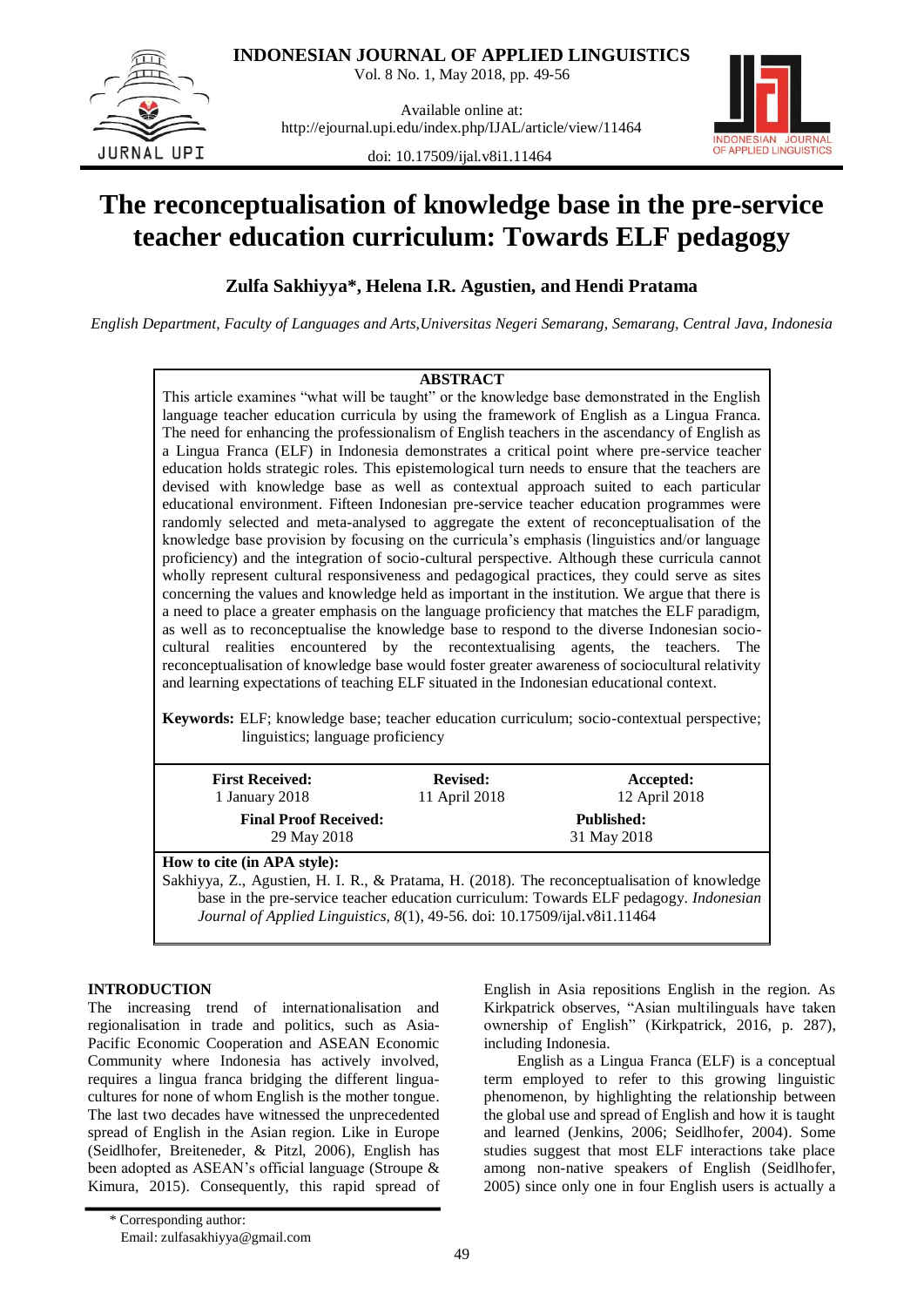native speaker of the language (Crystal, 2003). This is the momentum where English as a language has gained a truly intranational institutionalised role within those non–mother tongue countries, including Indonesia. Even without any historical roots in the past (Kirkpatrick, 2010), such as colonialism to establish the language in the country, English has become a lingua franca after Indonesia"s national language (Murata & Jenkins, 2009).

This new conceptual underpinning emphasises more on 'mutual intelligibility', rather than nativeness in the intranational communication, as well as 'appropriateness' rather than 'correctness' (Seidlhofer, 2001). The idea that mutual understanding in communication is more important than insisting to achieve a perfect native-like communication which is unlikely to happen (Seidlhofer, 2004). As a conceptual framework, ELF rejects the dominant monolithic view of English and advocates for a more equal position among different English varieties and users (Jenkins, 2006; Kirkpatrick, 2010; Seidlhofer, 2001, 2004, 2005).

According to Seidlhofer (2001), the problem with ELF as a conceptual framework is that although it offers rich and promising futures for English language teaching and learning, it only remains on the philosophical discussion. It rarely touches the empirical ground where the day to day negotiation of language control exists and the teaching and learning of English takes place. This study wishes to respond to this conceptual gap by looking at how this reorientation manifests in the field of English language teacher education.

Indonesia is a fertile ground for the growth of English as a lingua franca. Among Kachru"s Outer Circle (1992), the country is the second largest market of English language education (Dardjowidjojo, 2000). The shift to ELF has major implications to the way English is conceptualised and taught in Indonesian teacher education institutions. This is an issue that deserves a further investigation more than ever in face of the shifting epistemology of English as well as the challenging times for the teaching profession (Flores, 2016). Previous researches have highlighted the "failure" of English teaching in Indonesia by using a foreign language approach and hypothesised the English language teacher education as the source of the problems (Lengkanawati, 2005; Lie, 2007; Madya, 2002). More specifically, Lie (2007) has lamented that "very few high school graduates are able to communicate *intelligibly* in English" (p.1). English language teacher education institutions are the loci where these dynamic tension occurs (Grossman & McDonald, 2008), not least because they need to keep up with these current realities by continuously maintaining their reflexivity over the knowledge base of what to teach in the programme. The responsibilities they hold are not only developing professional knowledge among practitioners, but also determining how professional language teachers are defined and reproduced. This shift consequently requires these institutions to ensure that teachers are devised with knowledge base as well as contextual approach suited to Indonesian socio-contextual environment (Dogancay-Aktuna, 2005; Galloway & Rose, 2017; Hu, 2005).

While the prominence of knowledge base within ELF framework is central to the success of English language teacher education, research on the knowledge base of the language teacher education programmes in Indonesia has been noticeably absent. This gap shows that the issue of knowledge base is an unexplored territory. It is thus urgent to examine whether the knowledge base provided by the English language teacher education institutions in Indonesia is sufficient and responsive to the contemporary realities within this shifting epistemology of English. The English language teacher education curriculum is selected as a key point of entry to look at what is offered by those institutions. Although curriculum documents cannot wholly represent cultural responsiveness and pedagogical practices, they could serve as "windows" demonstrating the values and knowledge held as important in the institution.

The paper will firstly outline the knowledge base within ELF framework. Section two explains how curriculum provides a "window" to see the knowledge base prescribed and described by the English language teacher education institutions. Section three introduces the empirical data obtained for this study. Section four analyses the curricula driven by a central question: how is the knowledge base reconceptualised in the curricula? Section five further discusses the findings and calls for the need of reconceptualisation of knowledge base to foster greater awareness of sociocultural relativity and learning expectations of teaching ELF situated in the Indonesian educational context.

# **Reconceptualising the Knowledge Base of English Language Teacher Education within ELF Framework**

Knowledge base is the main conception of what student teachers need to know and are able to do to carry out the work as English teachers (Johnson, 2009). It is usually prescribed and described by teacher education institutions, although there are other stakeholders are involved in the process. For instance, in the Indonesian context, the Ministry of Education and Culture, the Ministry of Research and Technology and Higher Education, as well as industry sector usually play some considerable roles of defining what knowledge required by the institutions. It represents how English teachers are prepared by the institutions and how their professionalism is defined.

According to Johnson (2009), the knowledge base of English language teacher education reflects three broad fields: (1) the content of English language teacher education programmes: what student teachers need to know. This part is usually understood as the explicit knowledge about language or the linguistics component and the target language proficiency; (2) the pedagogies taught in the English language teacher education

Copyright © 2018, IJAL, EISSN [2502-6747](http://u.lipi.go.id/1435827202)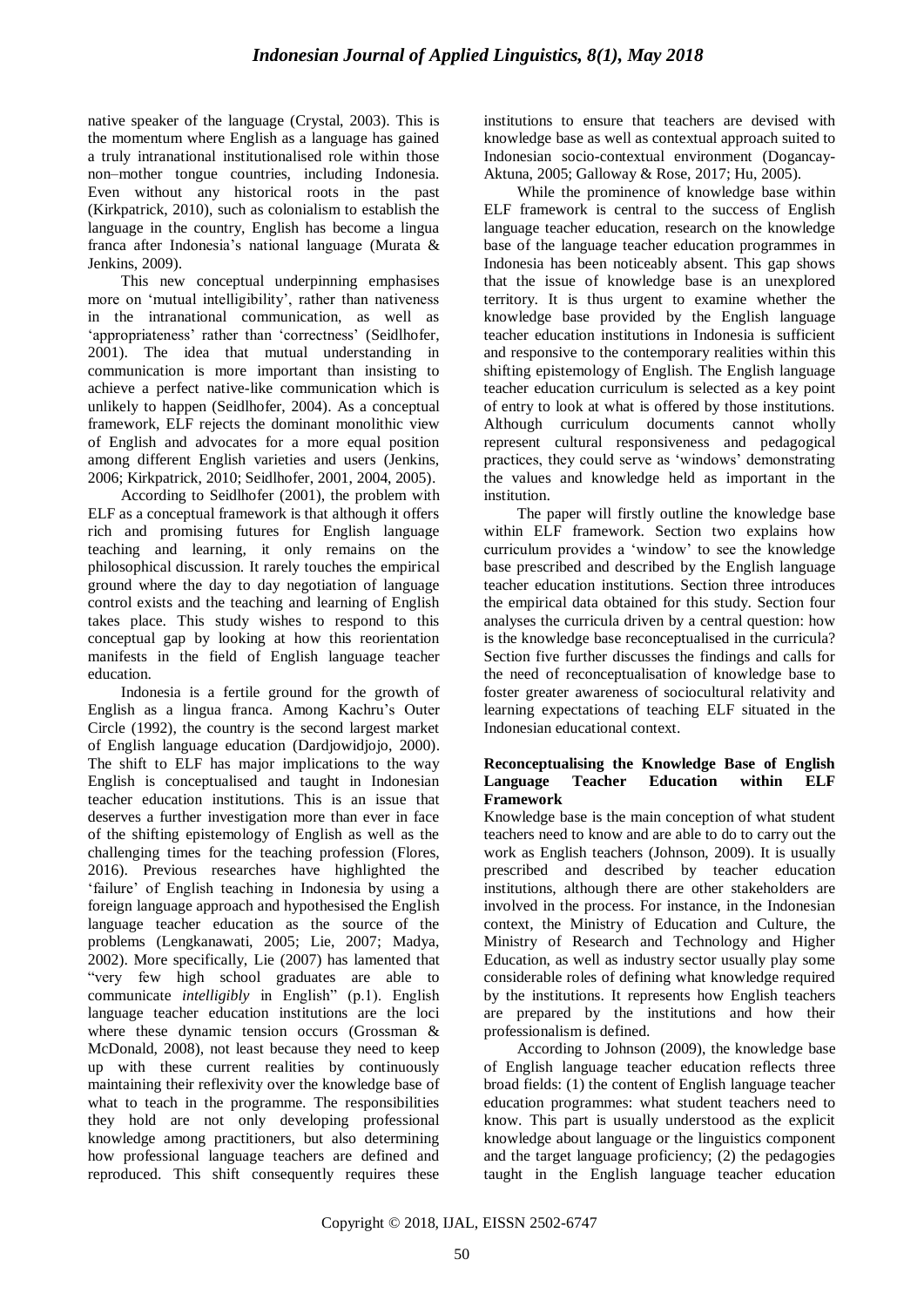programmes: how student teachers need to teach, and (3) the institutional delivery through which both the content and pedagogies are learned: how the student teachers learn to teach. In a traditional foreign language teaching framework, the three fields above are controlled by the dominant view of English where standards and goals are fairly stable and certain (Seidlhofer, 2004). The view and control which rests with speakers for whom English is the first language.

Reconceptualising the knowledge base of English language teacher education within ELF Framework means that the knowledge base is approached from ELF perspectives rather than from a predominant view of monolithic English (House, 1999; Jenkins, 2006; Murata & Jenkins, 2009). Through the knowledge base, teachers of English are equipped to enable them to understand the implications of the shifting position of English. This does not mean that adopting an ELF perspective does not require any norms and standards, rather they are mutable concepts and understandings of the varieties of English which need to be critically introduced (Sewell, 2013). In ASEAN, for example, there are Singaporean English (or Singlish) and Pilipino English. English in Singapore and Philippine is a second language due to mainly British colonial history in the past (Kirkpatrick, 2010). Although English cannot be regarded as a second language in Indonesia, the language has increasingly filled up the ecological space of modern society (Kirkpatrick, 2010; Lamb & Coleman, 2008). There should be Indonesian English too. By the same token, Kirkpatrick (2010) proposes the idea that English will be a truly global language only when "we can move from talking about 'post-colonial' varieties to a post-Anglophone stage, where the major international role of English is as a lingua franca and where native speakers of English are not necessarily present" (p. 74). To build this critical awareness, the new ELF paradigm requires teachers to become recontextualising agents. Rather than just being trained in an assumed teaching context, teachers need a more comprehensive knowledge and training that enable them to recontextualise their English teaching suited to particular educational environment. This is done through reconceptualising the knowledge base for the recontextualising agents.

McKay (2004) argues that the reconceptualisation of knowledge base starts with critically questioning and challenging the dominant view of English as prescribed by native-speaker models. It then follows with recognising the varieties of English resulting from the unprecedented global spread of the language. The intercultural nature of the use of English within multilingual communities also need to be taken into account. McKay"s principles are useful in reconceptualising the knowledge base within ELF framework. It emphasises the values of sensitivity, reflexivity, and respect that should be held important in the knowledge base. Seidlhofer (2004) further articulates McKay"s proposal that the three fields of knowledge base, i.e., content, pedagogy, and situated learning, should reflect the "sensitivity in the choice of cultural content in materials, reflexivity in pedagogical procedures, and respect for the local culture of learning" (p. 226).

In the Indonesian context, we argue that ELF framework fits with the multilingual and multicultural conditions of Indonesia. The long history of Indonesian national language as a lingua franca unifying people of different ethnicities and languages has proven that cultural awareness is inseparable from language teaching. This includes English teaching and learning. This means that the knowledge base designed by the language teacher education should ideally reflect and represent the multilingual and multicultural conditions of Indonesia. However, this issue has been understudied. It is therefore the impetus of this study to re-dress the imbalance in the literature and contribute to the discussion of ELF knowledge base provision in the Indonesian context.

# **Curriculum as a 'Window' to Knowledge Base**

English language teacher education curriculum is selected a key point of entry to look at the knowledge base within the shifting epistemology of English position, teaching and learning. Although curriculum documents cannot wholly represent cultural responsiveness and pedagogical practices, they could serve as a "window" demonstrating the values and knowledge held as important in the institution. Curriculum reflects not only the linguistic and pedagogical elements, but also the political and ideological processes happening behind its development (Flores, 2016). Like a window, curriculum is relatively smaller than the house itself, but it provides insights for observing a larger vision of the nature and position of English, and how English language teacher education institutions set the standards of what counts as professional English teachers they produce.

In addition to serving as "window", curriculum is the site where the most radical changes happen in English teaching. The shifting epistemology of English from nativeness to intelligibility finds its expressions in the curricula and materials. This study focuses on the former where the changes take place and can be analysed.

The need to reconceptualise English language teacher education curriculum aligned with ELF framework has been reiterated in the literature (see Kirkpatrick, 2010; Seidlhofer, 2005). Within this view, curriculum is seen as the knowledge base which provides basic understandings of English as a lingua franca, the lingua franca approach, and ELF pedagogy. Kirkpatrick (2010) suggests that ELF curriculum needs to include regional and local cultures relevant for lingua franca users in the ASEAN region, thus enabling students to be critically reflexive of their own cultural values and interests in English. Nevertheless, publication concerning English language teacher education curricula analysis by employing ELF framework is extremely scarce. This is an issue that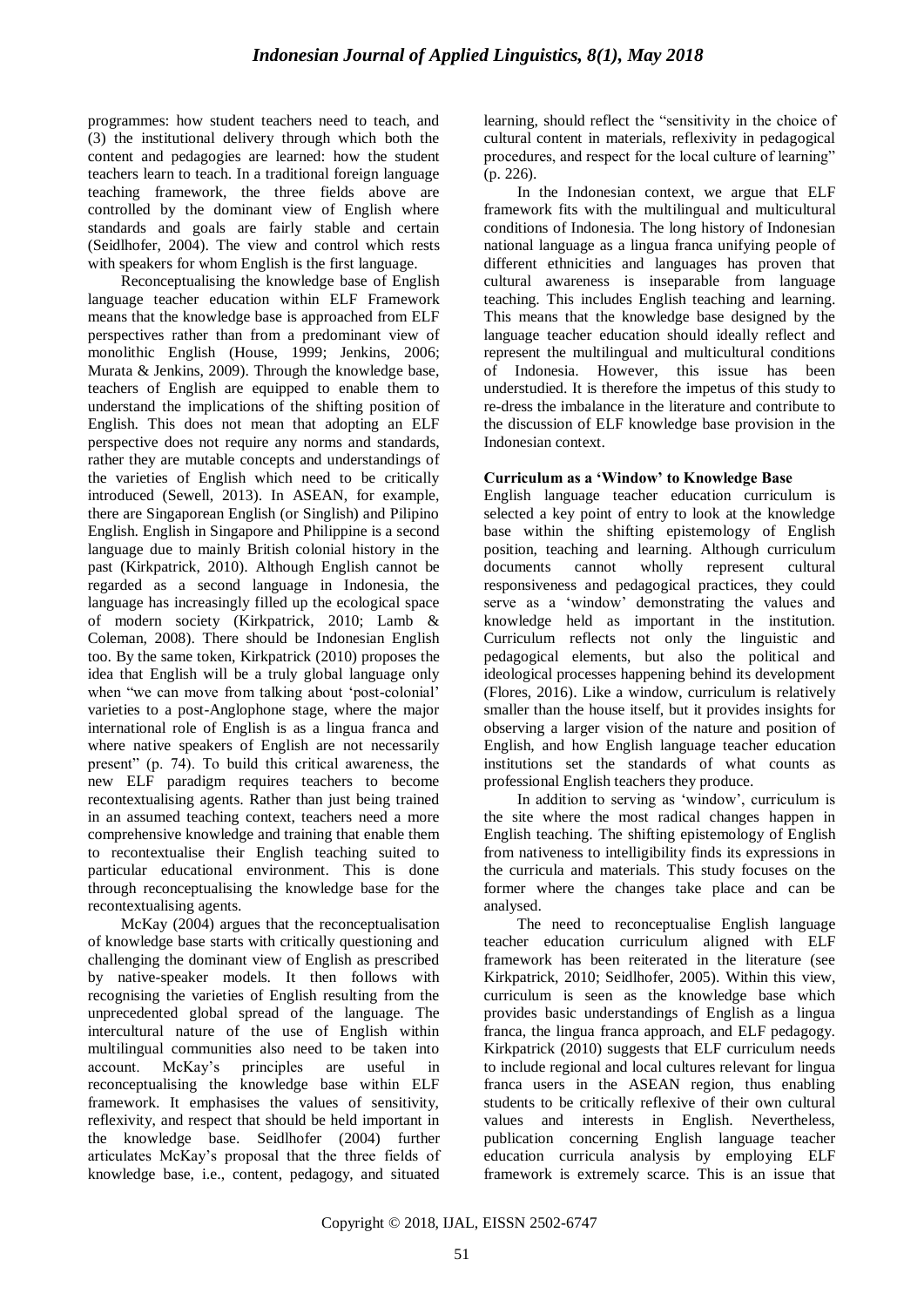needs to be explored empirically and descriptively as a basis to formulate a curriculum for the teaching of ELF.

Previous studies on the curriculum of English language teacher education in Indonesia, however, were more concerned with standardising curricular components (see Bismoko, 2003; Luciana, 2004; Madya, 2002; Widodo, 2016).While those studies have been helpful in identifying the problems with curriculum and providing alternative solutions, they suggest that there is one standard of English to deal with, that is English as a native language (Seidlhofer, 2001) and it is where the standards or competence derived from. Not only that such a perspective maintains the monolithic view of English (which is against the ELF spirit), it does not respond to the current challenges and realities of English learning in Indonesia. In addition, there has not been any study examining English language teacher education curricula at various pre-service teacher education programmes in Indonesia in terms of their provision of knowledge base and contextual approach for teaching ELF. This absence of area of inquiry shows problems of emphasis in what are considered as central understandings in this field.

This study is a response to the absence of such a research. The study utilises English language teacher education curricula analysis focusing on "what will be taught" or knowledge base (Graves, 2009) within the socio-contextual perspective (Graves, 2008). For the purpose of the study, pre-service English language teacher education curriculum documents were gathered from fifteen higher education institutions across the Indonesian archipelago including cities such as Jakarta, Yogyakarta, Surabaya, Padang, Semarang, Bali, and Aceh. These curricula were meta-analysed in terms of their knowledge base provision by using ELF framework to aggregate the results on our topic of interest (Erford, Savin-Murphy, & Butler, 2010) – the reconceptualisation of knowledge base.

The fifteen curriculum documents were randomly gathered to provide an overview of the extent to which the reconceptualisation of the knowledge base of English language teacher education occurs in Indonesia. The fifteen curriculum documents were meta-analysed by focusing on the curriculum form, structure and content. Curriculum form deals with the knowledge and values considered important in the curriculum. Curriculum structure refers to the outline of the content. For the content, we looked at the curricula's emphasis (linguistics and/or language proficiency) and the integration of socio-cultural context.

#### **The Degree of Reconceptualisation of the Knowledge Base**

How is this knowledge base reconceptualised? We would argue that although the reconceptualisation of knowledge base occurs, it is not enough to respond to the urgency of ELF. The reconceptualisation is evident from curriculum content with the availability of cultural related courses (such as Cross-Cultural Understanding and Introduction to Cultural Studies). Nevertheless, curriculum forms and structure still reflect the monolithic English view. The main point of reference and standards for most of the curricula remain the codified standards or competences, grammars, dictionaries and textbooks of that of native speaker norms. This reflects Seidlhofer's concern (2001) on the conceptual gap of ELF: "Despite momentous developments in the sociopolitics of the teaching of English worldwide, targets have generally remained tied to native speaker norms" (p. 133).

The key features of the fifteen curricula related to the knowledge base and ELF framework are presented in the findings below. Due to space limitations, a detailed analysis of the content of the curricula is beyond the scope of this paper.

# *Competence-based Curriculum*

The knowledge and values deemed as important by the institutions are conceptualised into 'competence' matrix. Our findings reveal that all of the fifteen curricula under review are based on "competence". The current orientation of most Indonesian higher education curricula to competence is regulated by the Indonesian National Qualification Framework and the National Standard of Indonesian Higher Education (Agustien, 2017). This includes English language teacher education. The Ministry of Research and Technology and Higher Education considers competence-based curriculum as measurable, efficient and responsive to contemporary challenges because it describes and prescribes the key demonstrable learning achievements and outcomes (Ministry of Research and Technology and Higher Education, 2015). The formulated outcomes need to meet the expectations of the professional communities in which the graduates will be a part of.

From a bird eye view, this is actually the trend of "performativity" that has dominated the education system worldwide since 1970s (Lyotard, 1984). The idea where accountability and quality is defined by performance, and competence-based curriculum is one manifestation of this (Flores, 2016). It came to Indonesia around early 2000s for secondary and high school curriculum(Agustien, 2017; Lie, 2007; Madya, 2008; Widodo, 2016). The curriculum usually derives its analysis of a prospective or actual role in the society (in this case, English teacher) and attempts to qualify and certify student progress on the bases of demonstrated performance in some or all of the aspects of that assumed role.

The standards and competences espoused by the curricula are around the following area:

- Communicative competence graduates are able to communicate in English actively, confidently and politely supported by their mastery of the listening, speaking, reading and writing in English using the elements of vocabulary, grammar, pragmatics and culture appropriately;
- Pedagogic competence  $-$  graduates are able to carry out English lessons using active,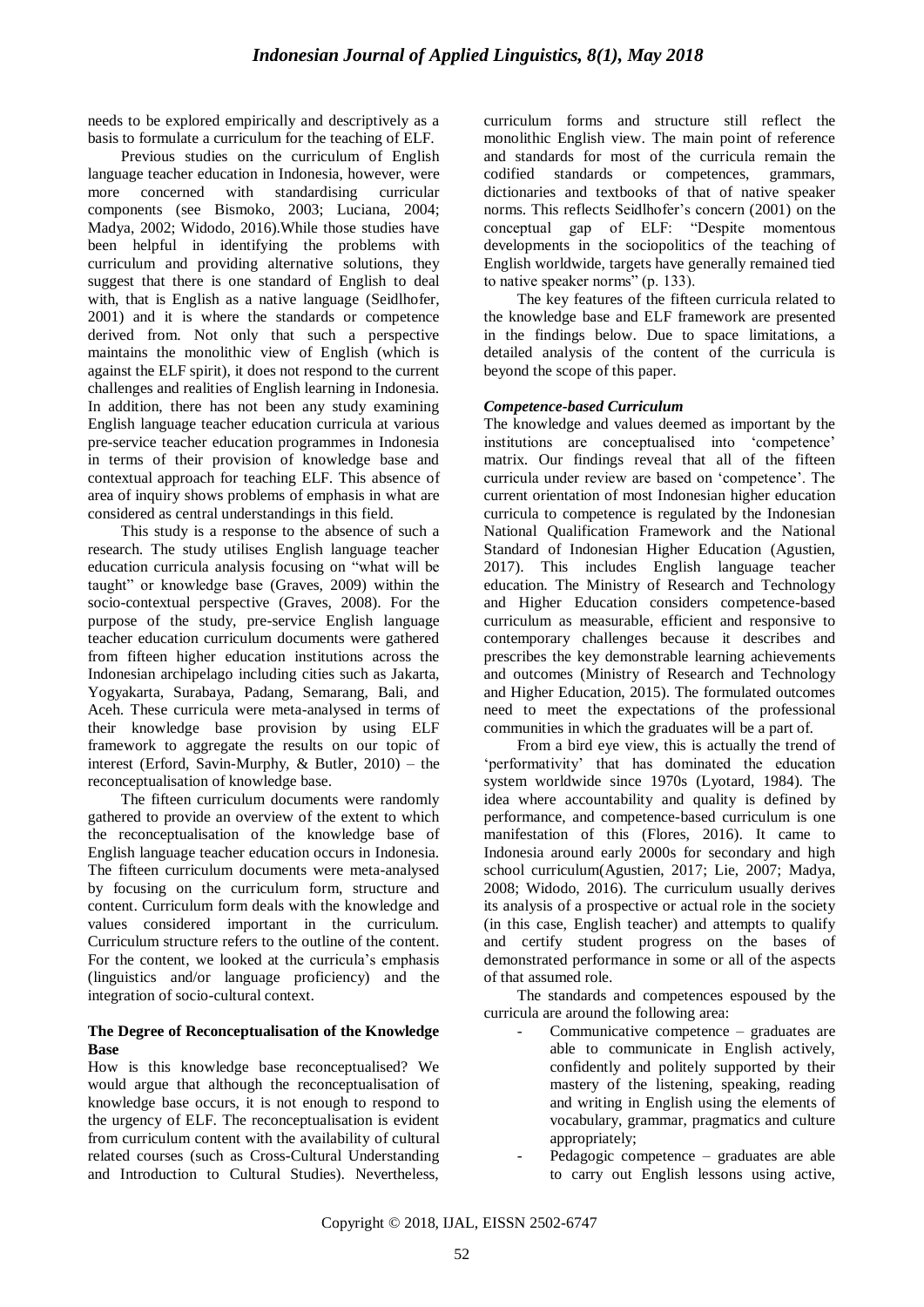innovative, creative and effective methods, techniques, strategies and approaches in democratic ways by using media and information technology that incorporate the environmental, knowledge and cultural awareness;

Technological and cultural competence graduates are able to carry out English trainings using innovative approaches and the latest technology that incorporate cultural awareness and firmly uphold the values of nationalism.

In general, the curricula have included cultural competence as one of its key competences. This demonstrates the effort to recognise culture as one key component in learning. As written in the curricula structure, this cultural competence is translated into cultural related courses. This is further discussed in the next sub-section.

# *Cultural related Courses as Reflexivity*

The reconceptualisation of the knowledge base can be seen in the curriculum content. This is evident by the availability of cultural related courses which aims to serve as a reflexive tool to one's own culture (nonmother tongue culture) and to understand more that of mother tongue culture. The courses are "Cross-Cutural Understanding' and 'Introduction to Cultural Studies'.

The 'Cross Cultural Understanding' course exists in all fifteen curricula. It studies "cross cultures by analysing certain cultures and their background which are manifested in the society, and then recognising, identifying, balancing other cultures with one"s cultural system" (University B curriculum, 2012, p. 24). University A describes this course in a more vivid way. "This course explores numerous questions and analyses cultural similarities and differences with regards to Eastern [such as Indonesian] and Western [such as American and British] cultures. Recognizing that each society has its own beliefs, attitudes, customs, behaviours, and social structures, students are able to understand that people have a sense of identity, standards by which to live, and goals to strive for; that the term "culture" has many different meanings, referring to the patterns of belief and behaviour common to a particular group of people [such as the reasons why English people think and behave the ways they do]." (University A, 2011, p. 38).

The other cultural related course, "Introduction of Cultural Studies" course, only exists in one curriculum. It offers "concepts and theories as well as their implementation to understand and appreciate the cultural and social diversity" (University B curriculum, 2012, p. 19). This course is more general than the former one as it studies culture in as an abstract concept.

Cultural related courses such as "Cross Cultural Understanding' and 'Introduction to Cultural Studies' courses are important to introduce cultural diversity and differences, especially the dichotomy between the East and West. For prospective English language teachers, such courses are helpful in answering the questions "why English people think and behave the ways they do" (University A, 2011, p. 38), what cultural conditions that generate certain idiomatic expressions, and how the language is used and practiced within particular cultural context (native setting). However, we would argue that it is not sufficient to build awareness on the "World Englishes". More worryingly, it maintains the monolingual bias and stereotype of English as a monolithic entity (Galloway & Rose, 2017), thus widening the presumed existing gap between the East and West.

# *Curriculum Structure*

Curriculum structure outlining the content of the curriculum varies across curriculum documents, but their contents are more or less similar. Knowledge base is ordered according to their level of complexity and challenges. Some curricula prefer structuring the knowledge base by this complexity level, some others use numbering. As an illustration, the grammar courses are highlighted here. In five universities accredited with "A" level, the curriculum documents use numbering to label the grammar courses. They are labelled "Structure 1", "Structure 2", "Structure 3", and "Structure 4". These labels can mean anything to the curriculum users within a university, let alone across universities in the country. No one can confidently say that these courses adopt a traditional perspective. Nor can one be confident in saying that these labels are functional or sociolinguistic in nature in which grammar is seen as a resource in the creation of intelligible spoken and written texts. The same case also applies to Reading, Speaking, Listening and Writing courses. For these language proficiency courses, it is also difficult to analyse the structure of the Listening courses because of the label "Listening 1", "Listening 2", "Listening 3", and "Listening 4", let alone commenting on the degree of reconceptualisation of knowledge base.

It is worth re-stating here that adopting the ELF framework in the curricula would mean that there is "sensitivity in the choice of cultural content in materials, reflexivity in pedagogical procedures, and respect for the local culture of learning" (Seidlhofer, 2004, p. 226). For instance, Listening, Phonology and Pronunciation Practice courses need to include a wide array of pronunciation varieties of Asian Englishes as well as the recognition of the influence of any distinctive regional Indonesian that is close to the student teachers. English language teacher education in Java island, for example, needs to recognise and expose their students with the critical awareness of the influence of *Sundanese* (West Java), *Maduranese* (Madura island), Surabaya (East Java), let alone the wide varieties of Central Java accents such as the North Seashore *Banyumasan* area (Uhlenbeck, 1964), Solo, and Yogyakarta. Each of these accents has certain degree of influence on English pronunciation. In the book on the phonology of English as an international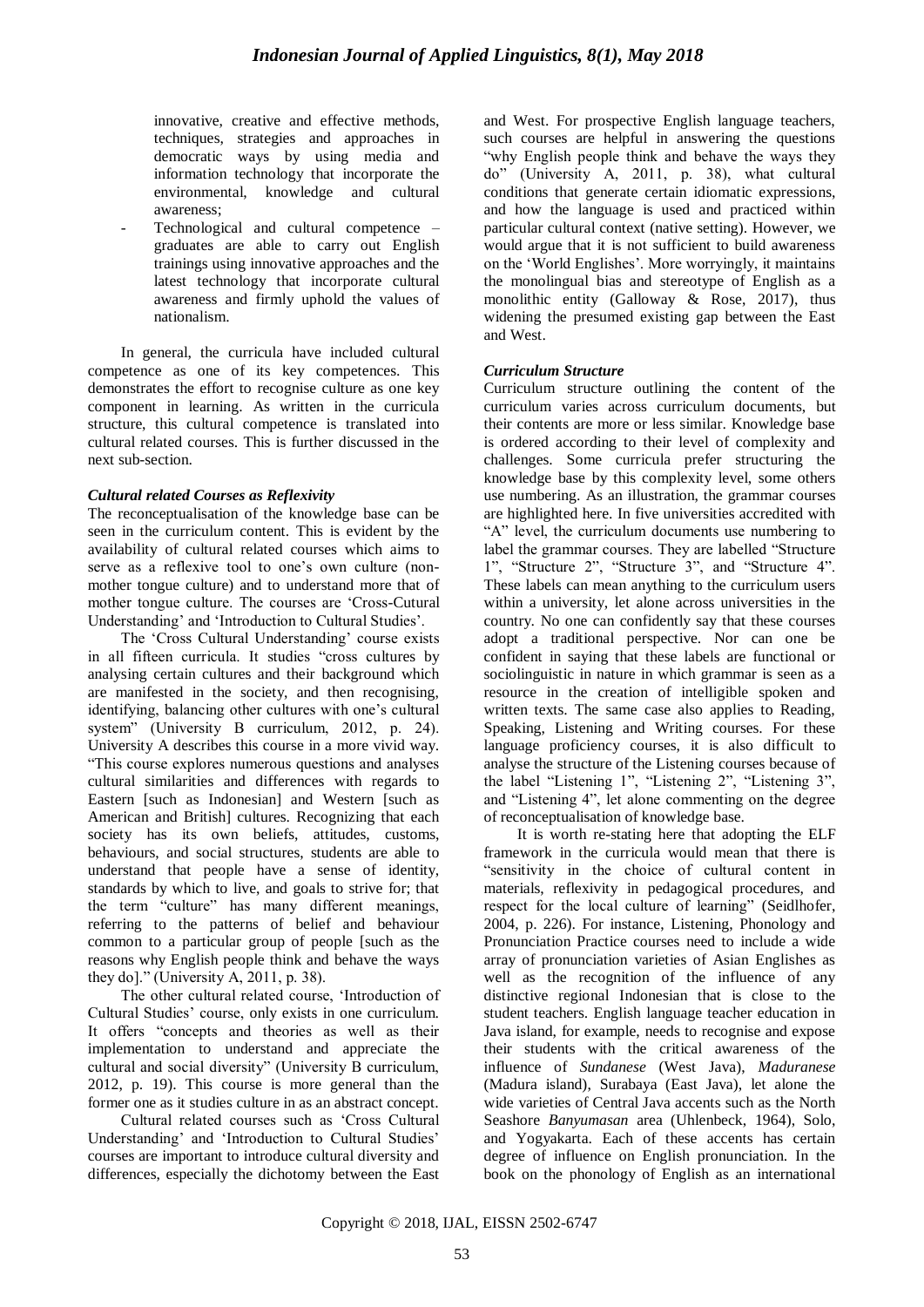language, Jenkins (2006) argues that instead of assessing learners" approximation to a native speaker accent, more emphasis should be taken of "the ways in which [student teachers] adapt their pronunciation to facilitate one another"s understanding, and the extent to which they successfully achieve mutually intelligible pronunciation" (p. 213).

If the main point of reference for most of the curricula is the codified grammars, dictionaries, textbooks and pronunciation of that of native speaker norms, it then reflects the predominant English view and native speaker norms. This reference point could only be observed through the syllabus and learning materials which is beyond the scope of this paper. However, as far as the discussion of curricula structure concerned, what needs to be highlighted regarding the reconceptualisation of knowledge base is the allocation of the types of knowledge presented in the curriculum structure which begs the question: which knowledge needs more emphasis? This is discussed in the next subsection.

#### *Knowledge about language versus language proficiency*

The majority of the curricula offer courses concentrating on theories of language teaching and teaching skills. To achieve the goals, however, they place a heavy emphasis on linguistics or knowledge about language than language proficiency. As an illustration of an A accredited programme, the curriculum outlines 20-24 courses of language skills, 32 courses of linguistics, 54 of pedagogical courses, 10 courses of community involvement, and 8 courses of personality development. Such a course ratio reflects the other 14 curricula under review which places more emphasis on knowledge about the target language than language proficiency.

The emphasis on linguistics contributes to a general understanding about English, but does not necessarily improve the student teachers' language proficiency. This imbalance knowledge base provision answers the deep-seated problems of the low proficiency level of the Indonesian English language teachers consistently highlighted in the previous studies (see Dardjowidjojo, 2000; Hamied, 2011; Jazadi, 2000). The implication of this finding is that English language teacher education needs to equip the student teachers with both pedagogical knowledge and adequate English proficiency in order to enable them to improve their students" English proficiency level when they embark on teaching duties.

# **CONCLUSION, LIMITATION AND RECOMMENDATION**

There are two main findings presented in this article. *Firstly,* the assessment of reconceptualisation of knowledge base within ELF framework has been done through the aspects of curriculum form (competencebased curriculum), content (cultural related courses), structure (the ordering of the knowledge base), and emphasis (linguistics or language proficiency). They demonstrate that the reconceptualisation of knowledge base occurs but not sufficient enough to move the tide of ELF framework. This lack of emphasis on and integration of socio-cultural context with the knowledge base demonstrates that such provision is culturally irresponsive and potentially leads to a counterproductive teacher education which will reproduce cultural irresponsiveness (Johnson, 2006, 2009). The central issue here is not so much a contestation between the content or ELF knowledge base with the socio-cultural context, but the integration of socio-cultural context with the knowledge base.

*Secondly,* we argue that there is a need to place a greater emphasis on the language proficiency as well as to reconceptualise the knowledge base to respond to the diverse Indonesian socio-cultural realities encountered by the recontextualising agents. The reconceptualisation of knowledge base would foster greater awareness of sociocultural relativity and learning expectations of teaching ELF situated in the Indonesian educational context.

Considering the limitation of this article, there is a need to examine the syllabus and learning materials (such as textbooks, dictionaries, listening materials, etc) used in English language teacher education programmes to carefully see the reconceptualisation of sociocultural contexts over English.

# **REFERENCES**

- Agustien, H. (2017). A Philosophical Mismatch between English Education and High School Curricula. In *ASIA TEFL 2017*. Yogyakarta: ASIA TEFL.
- Bismoko, J. (2003). Does our English teacher education need re-designing? *TEFLIN Journal*, *14*(1), 58–69.
- Crystal, D. (2003). *English as a Global Language* (second edi). Cambridge: Cambridge University Press.
- Dardjowidjojo, S. (2000). English teaching in Indonesia. *EA Journal*, *18*(1), 22–30.
- Dogancay-Aktuna, S. (2005). Intercultural communication in English language teacher education. *ELT Journal*, *59*(2), 99–107. https://doi.org/10.1093/eltj/cci023
- Erford, B. T., Savin-Murphy, J. A., & Butler, C. (2010). Conducting a meta-analysis of counseling outcome research: Twelve steps and practical procedures. *Counseling Outcome Research and Evaluation*, *1*, 19–43.
- Flores, M. A. (2016). Teacher Education Curriculum. In *International Handbook of Teacher Education* (Vol. 2, pp. 187–230). https://doi.org/10.1007/978- 981-10-0366-0
- Galloway, N., & Rose, H. (2017). Incorporating Global Englishes into the ELT classroom. *ELT Journal*, 1–12. https://doi.org/10.1093/elt/ccx010
- Graves, K. (2008). The language curriculum: A social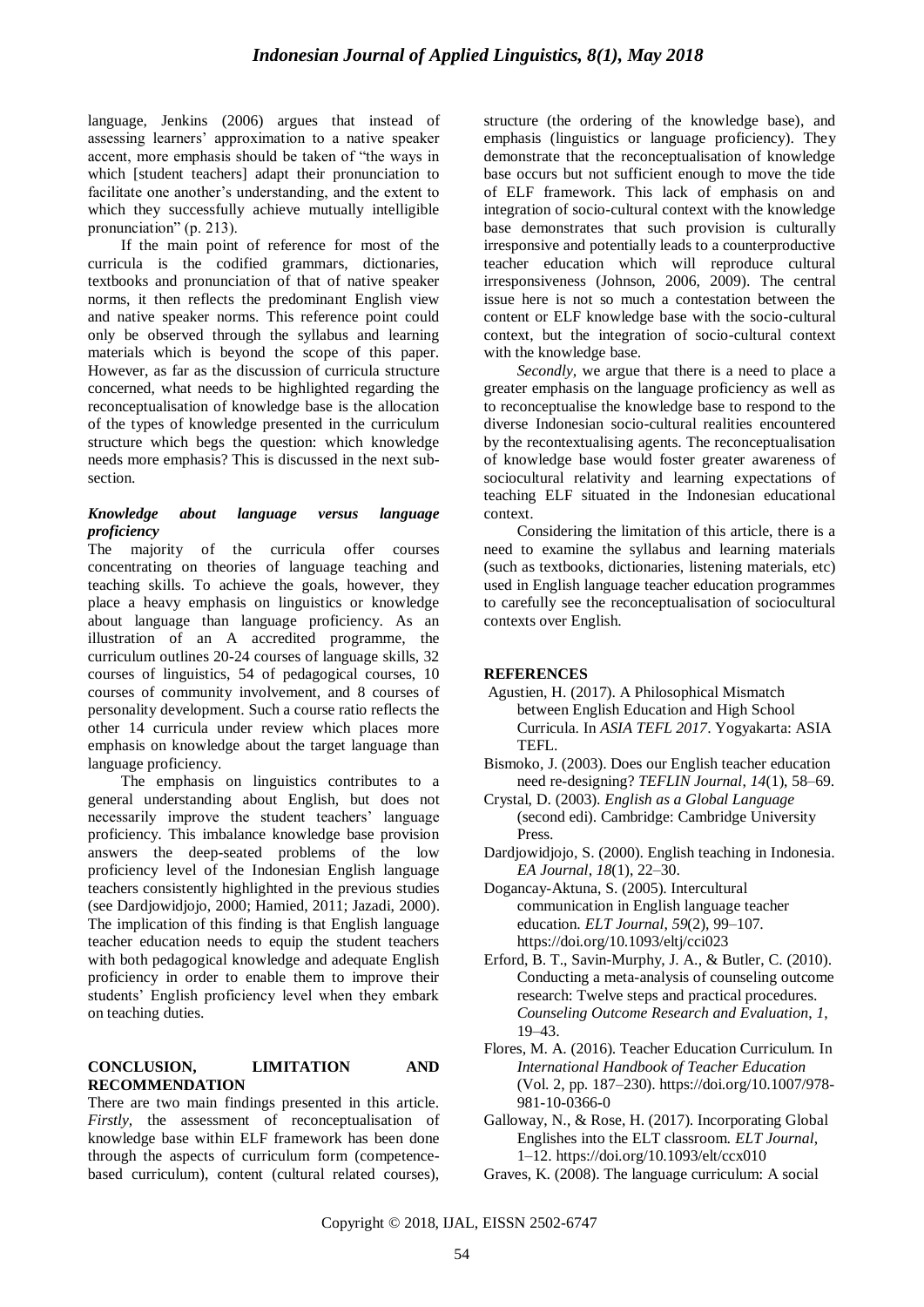contextual perspective. *Language Teaching*, *41*(2), 147–181.

https://doi.org/10.1017/S0261444807004867 Graves, K. (2009). The curriculum of second language teacher education. In A. Burns & J. C. Richards (Eds.), *The Cambridge guide to second language teacher education* (pp. 115–124). New York: Cambridge University Press.

Grossman, P., & McDonald, M. (2008). Back to the future: Directions for research in teaching and teacher education. *American Educational Research Journal*, *45*(1), 184–205.

Hamied, F. A. (2011). English as a lingua franca: An Indonesian perspective . Keynote speech Hong Kong, 26-28 May. In *The fourth international conference of English as a lingua franca, Hong Kong, 26-28 May 2011*. Hongkong.

House, J. (1999). Misunderstanding in intercultural communication: interactions in English as a lingua franca and the myth of mutual intelligibility. In C. Gnutzmann (Ed.), *Teaching and learning English as a global language* (pp. 73–89).

Hu, G. (2005). Contextual influences on instructional practices: A Chinese case for an ecological approach to ELT. *TESOL Quarterly*, *39*(4), 635– 660. https://doi.org/10.2307/3588525

Jazadi, I. (2000). Constraints and resources for applying communicative approaches in Indonesia. *EA Journal*, *18*(1), 31–40.

Jenkins, J. (2006). Current perspectives on teaching World Englishes and English as a Lingua Franca. *TESOL Quarterly*, *40*(1), 157–181. https://doi.org/10.2307/40264515

Johnson, K. E. (2006). The Sociocultural Turn and Its Challenges for Second Language Teacher Education. *Journal of Special Education Technology*, *40*(1), 235–257. https://doi.org/10.1016/B978-0-08-097086- 8.92085-3

Johnson, K. E. (2009). *Second Language Teacher Education: A sociocultural perspective*. New York: Routledge.

Kachru, B. (1992). *The other tongue* (second edi). Urbana: University of Illinois Press.

Kirkpatrick, A. (2016). English as a lingua franca and its educational impact in Asia. In G. Leitner, A. Hashim, & H.- G.Wolf (Eds.), *Communicating with Asia: The future of English as a global language* (pp. 282– 295). Cambridge: Cambridge University Press. doi:10.1017/CBO9781107477186.019

Kirkpatrick, A. (2010). *English as a Lingua Franca in ASEAN: a Multilingual Model*. *Project MUSE*. Hong Kong: Hong Kong University Press. https://doi.org/10.1080/01434632.2012.661439

Lamb, M., & Coleman, H. (2008). Literacy in English and the transformation of self and society in post-Soeharto Indonesia. *International Journal of Bilingual Education and Bilingualism*, *11*(2), 189– 205. https://doi.org/10.2167/beb493.0

Lengkanawati, N. S. (2005). EFL teachers' competence in the context of English curriculum 2004 : Implications for EFL teacher education. *TEFLIN Journal*, *16*(1), 79–92.

Lie, A. (2007). Education policy and EFL curriculum in Indonesia: Between the commitment to competence and the quest for higher test scores. *TEFLIN Journal*, *18*(1), 1–14. https://doi.org/10.15639/TEFLINJOURNAL.V18I 1/1-15

Luciana, L. (2004). Developing standards for language teacher education programs in Indonesia: Professionalizing or losing in complexity? *TEFLIN Journal*, *15*(1), 27–41.

Lyotard, J.-F. (1984). *The Postmodern Condition: A Report on Knowledge*. University of Minnesota Press.

Madya, S. (2002). Developing standards for EFL in Indonesia as part of the EFL teaching reform. *TEFLIN Journal*, *13*(2), 142–151.

Madya, S. (2008). Curriculum innovations in Indonesia and the strategies to implement them. In Y. H. Choi & B. Spolsky (Eds.), *ELT Curriculum Innovation and Implementation in Asia* (pp. 1–38). ASIA TEFL.

McKay, S. L. (2004). EIL curriculum development. In *English in the world: Global rules, global roles*. Bangkok: IELE Press at Assumption University.

Murata, K., & Jenkins, J. (2009). *Global englishes in asian contexts: Current and future debates*. New York: Palgrave Macmillan.

Seidlhofer, B. (2001). Closing a conceptual gap : the case for a description of English as a lingua franca. *International Journal of Applied Linguistics*, *11*(2), 133–158. https://doi.org/10.1111/1473- 4192.00011

Seidlhofer, B. (2004). Research Perspectives on Teaching English as a Lingua Franca. *Annual Review of Applied Linguistics*, *24*, 209–240. https://doi.org/10.1017/S0267190504000145

Seidlhofer, B. (2005). English as a Lingua Franca. *ELT Journal*, *59*(4), 339–341. https://doi.org/10.1093/elt/cci064

Seidlhofer, B., Breiteneder, A., & Pitzl, M.-L. (2006). Applied Linguistics. *Annual Review of Applied Linguistics*, *26*(3), 3–34.

Sewell, A. (2013). English as a Lingua Franca: Ontology and ideology. *ELT Journal*, *67*(1), 3–10. https://doi.org/10.1093/elt/ccs061

Stroupe, R., & Kimura, K. (2015). Opportunities and challenges across ASEAN: Looking ahead to the ASEAN Economic Community. In R. Stroupe & K. Kimura (Eds.), *ASEAN integration and the role of English language teaching* (pp. 1–12). Pnom Penh: IELTS.

Uhlenbeck, E. M. (1964). *A critical survey of studies on the languages of Java and Madura*. The Hague: Koninklijk Instituut voor Taal-, Landen Volkenkunde

Widodo, H. P. (2016). Language policy in practice:

Copyright © 2018, IJAL, EISSN [2502-6747](http://u.lipi.go.id/1435827202)